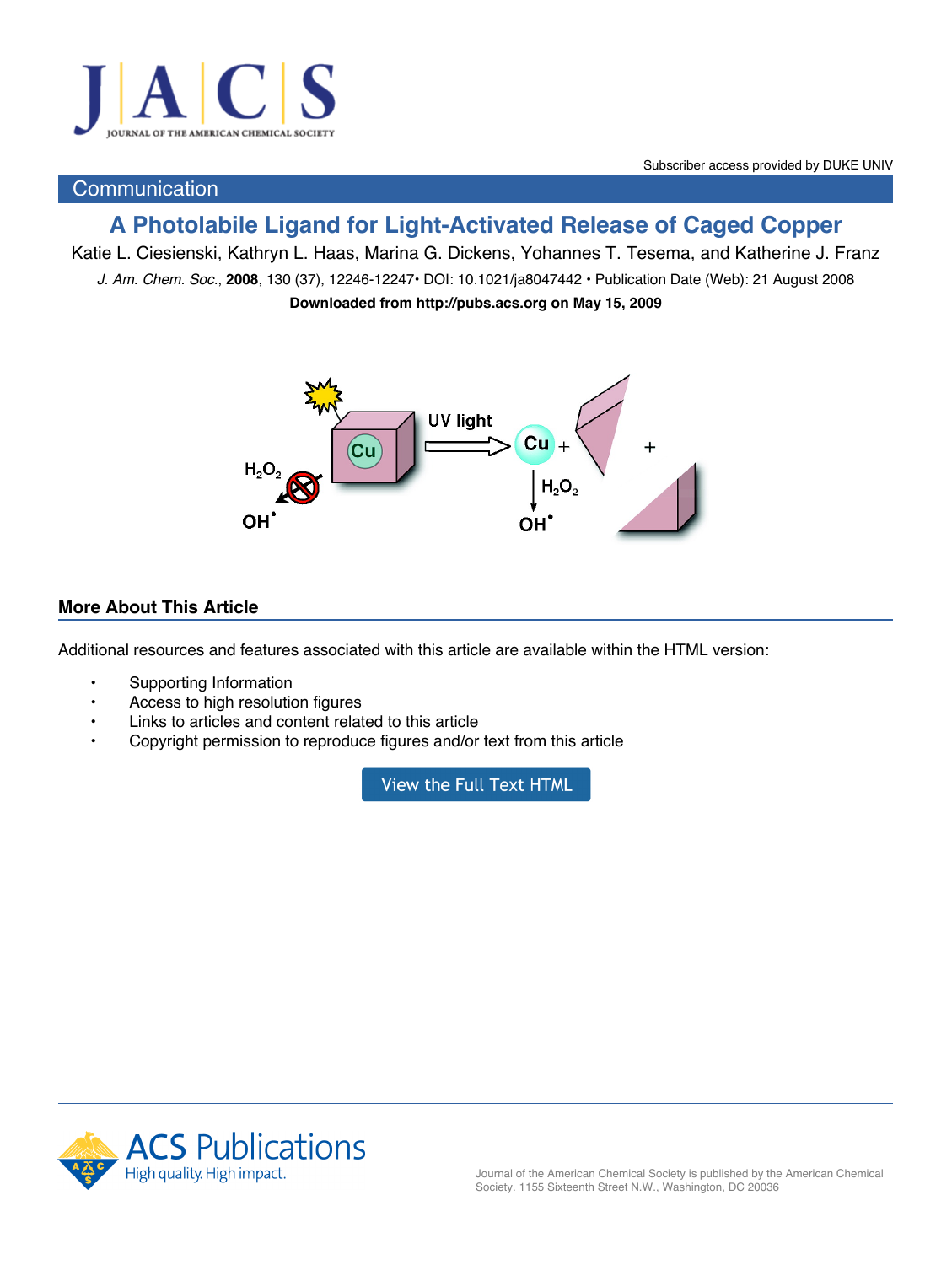

#### **A Photolabile Ligand for Light-Activated Release of Caged Copper**

Katie L. Ciesienski, Kathryn L. Haas, Marina G. Dickens, Yohannes T. Tesema, and Katherine J. Franz\*

*Department of Chemistry, Duke University, P.O. Box 90346, Durham, North Carolina 27708* 

Received June 20, 2008; E-mail: katherine.franz@duke.edu

The redox activity of copper makes it an essential cofactor in numerous enzymes critical for life, but also renders it potentially toxic by promoting the formation of reactive oxygen species (ROS) that lead to cellular oxidative stress.<sup>1</sup> Understanding the trafficking pathways by which cells and organisms acquire, maintain, and utilize copper while suppressing its toxicity has important ramifications for health and disease.2 Copper's pro-oxidant property is also medicinally promising if it can be harnessed to induce oxidative stress as a cancer chemotherapy strategy.<sup>3</sup> New reagents that could deliver copper intracellularly in a site and time specific manner would therefore be useful both for targeted delivery of ROS-active agents and for delineating copper trafficking and utilization pathways. Toward these goals, we present here a caged copper complex in which a photoactive nitrophenyl group is incorporated into the backbone of a tetradentate chelator with high affinity for copper. Activation with UV light induces bond cleavage that releases bidentate components with low affinity for copper (Scheme 1).

The concept of light-activated caged metal ions was first introduced for  $Ca^{2+}.4$  Caged calcium, in which stable coordination complexes are activated by UV light to release  $Ca^{2+}$  ions intracellularly, have found widespread use in understanding the many roles of  $Ca^{2+}$  in neurotransmission, muscle contraction, and other biological processes.<sup>5</sup> The carboxylate-rich chelators DMnitrophen and NP-EGTA used to cage  $Ca^{2+}$  have also been used for  $\text{Sr}^{2+}$ ,  $\text{Ba}^{2+}$ ,  $\text{Mg}^{2+}$ ,  $\text{Cd}^{2+}$ ,  $\text{Mn}^{2+}$ , and  $\text{Co}^{2+}$ , while photocleavable cryptands have been reported to release alkali ions<sup>7</sup> and a photoactive crown ether shows modest reversible photorelease of  $Sr^{2+}.8$  To the best of our knowledge, uncaging biologically important d-block metal ions like iron, zinc, and copper using photoactive ligands has not been reported. Because  $Cu^{2+}$ carboxylate complexes can be pro-oxidant and are themselves photoactive to release  $CO<sub>2</sub>$  and carbon-centered radicals,  $\degree$  carboxylate ligands are not ideal for caging copper. We therefore chose a nitrogen-rich bispyridylamide ligand (H<sub>2</sub>cage) for our first-generation caged copper.

The ligand  $H_2$ cage is obtained in a one-pot, two-step synthesis starting from 3-amino-3-(2-nitrophenyl)propionic acid. It is very soluble in methanol and ethanol and moderately soluble in water. Potentiometric titration of  $H_2$ cage shows that it contains no dissociable protons between pH 2 and 12, as expected since  $pK_a$ values of similarly substituted pyridines are below 2 and those of amides are above 12.<sup>10</sup> In the presence of  $Cu^{2+}$ , however, protons are released from  $H_2$ cage at pH 3.3 and 4.8, consistent with deprotonation of both amides. Analysis of the pH-dependent spectrophotometric titration of a 1:1 mixture of  $H_2$ cage and  $Cu^{2+}$ shows that the predominant species in solution from  $pH$  5-12 is the neutral compound  $[Cu(OH<sub>2</sub>)(cage)]$ , with an overall stability constant of  $\log \beta = 10.8$  (Supporting Information, (SI)). This value converts to a conditional dissociation constant,  $K<sub>D</sub>$ , at pH 7.4 for Cu-cage of 16 pM, which was further confirmed by a competition



**Figure 1.** ORTEP plot of [Cu(OH<sub>2</sub>)(cage)] showing 50% thermal ellipsoids.



reaction between H<sub>2</sub>cage and the common chelator nitrilotriacetic acid (NTA), which has a  $K<sub>D</sub>$  of 23 pM for Cu<sup>2+</sup> at this pH (SI).

Recrystallization of  $[Cu(OH<sub>2</sub>)(cage)]$  from acetone in the presence of base confirmed that 2 deprotonated amide nitrogens and 2 pyridyl nitrogens coordinate  $Cu^{2+}$  in a distorted trigonal bipyramidal geometry, with a water molecule lying in the trigonal plane at a Cu-O distance of 2.299(3) Å. The average Cu-N<sub>amide</sub> distance of 1.943 Å and Cu $-N_{pyridine}$  distance of 2.034 Å are similar to other bispyridylamide  $Cu^{2+}$  complexes.<sup>11</sup>

When solutions of  $[Cu(OH<sub>2</sub>)(cage)]$  in pH 7.4 phosphate buffer are exposed to 350 nm UV light, changes in its UV-vis spectra are apparent within seconds, with a shift in the  $d-d$  band centered at 580 nm indicating a reorganization of the coordination sphere (SI). The quantum yield of photolysis decreases from 0.73 for H<sub>2</sub>cage to 0.32 for  $[Cu(OH<sub>2</sub>)(cage)]$  (SI), indicating that coordination by  $Cu^{2+}$  decreases photolysis efficiency but does not prevent it. Under our photolysis conditions, cleavage of the ligand backbone is complete within 4 min, as confirmed by LC-MS analysis shown in Figure 2 and in the SI. The peak for the intact Cu complex **2** disappears and is replaced by peaks corresponding to the expected photoproducts **3** and **4**, as confirmed by their mass spectra and by comparison to a picolinamide standard for **3**. The uncaged copper